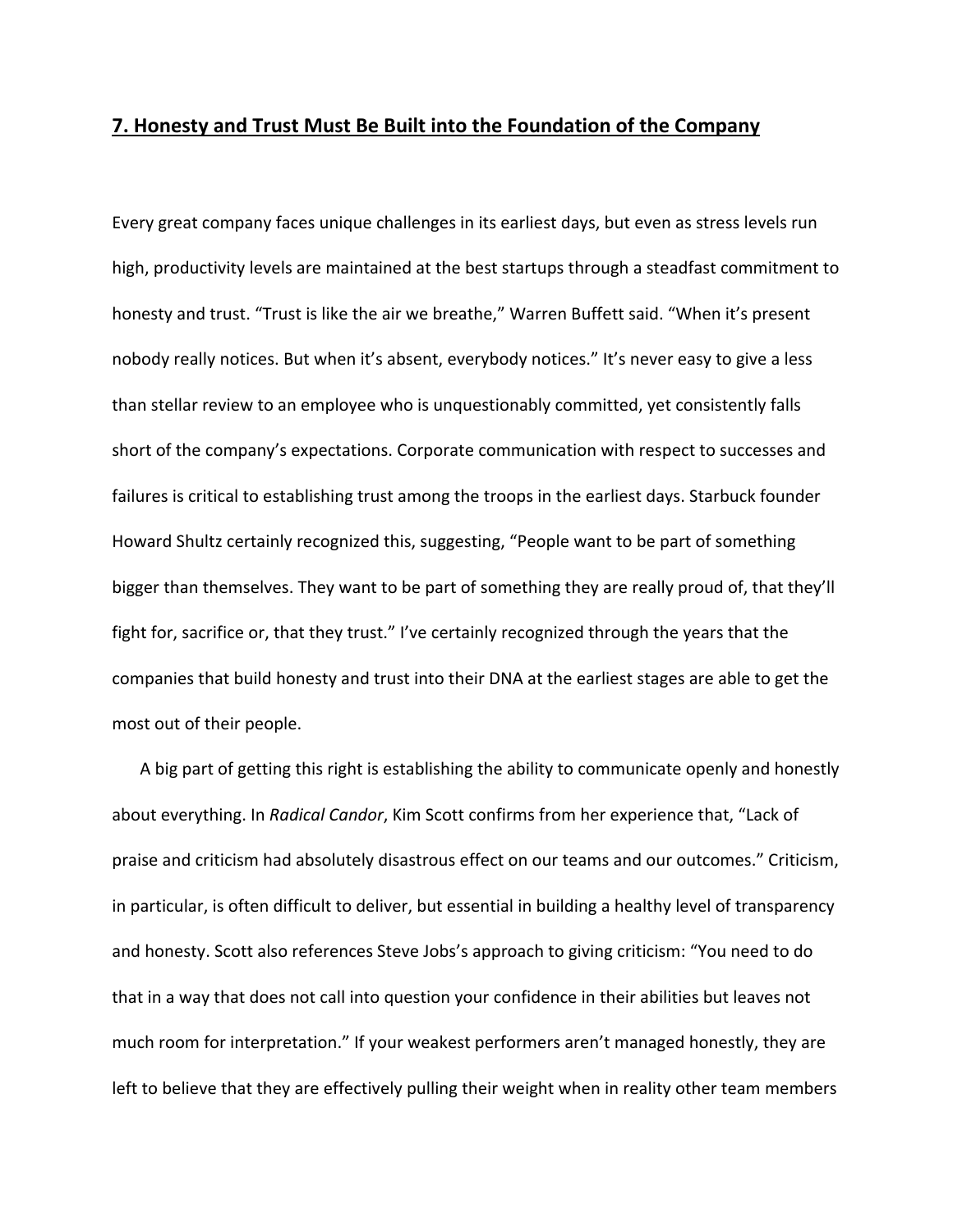must supplement their work to get the job done properly. Jim Collins writes in *Good to Great*, "The only way to deliver to the people who are achieving is to not burden them with the people who are not achieving." In an effort to establish trust and optimize resources, it is important to welcome candid discussion and feedback across all levels of the organization.

Founders and early leaders must remain accessible and open to constructive criticism if an optimal level of trust and transparency is to be achieved. James Kerr touches on this topic in *Legacy*— "The key to strong peer‐to‐peer interaction is a high level of trust. This is trust in the sense of safe vulnerability. The leaders need to create environments where individuals get to know each other as people and gather insight into their personal story and working style. This needs to be supported by the leader's role modelling behavior around admission of mistakes and weaknesses and fears…This is essential for safe conflict and safe confrontation, where the most important interaction often occurs." The most productive startup environments are open and transparent, which promotes a sense of team and being part of something much larger than yourself.

There are countless, more subtle ways to achieve this same outcome as Dov Seidman offers in W*hy How We Do Anything Means Everything*: "Lifestyle programs like on‐site childcare, flextime, team‐building outings exercise facilities, and family leave are more than just good public relations; they actually increase employees' trust and productiveness." While these amenities are rarely available in a young company's earliest stages, phasing such perks in over time has proven to bolster loyalty in addition to boosting output.

The fact is, startups are incredibly demanding, especially in the earliest stages when resources are limited, and funding is often tight. Founders and early team members are